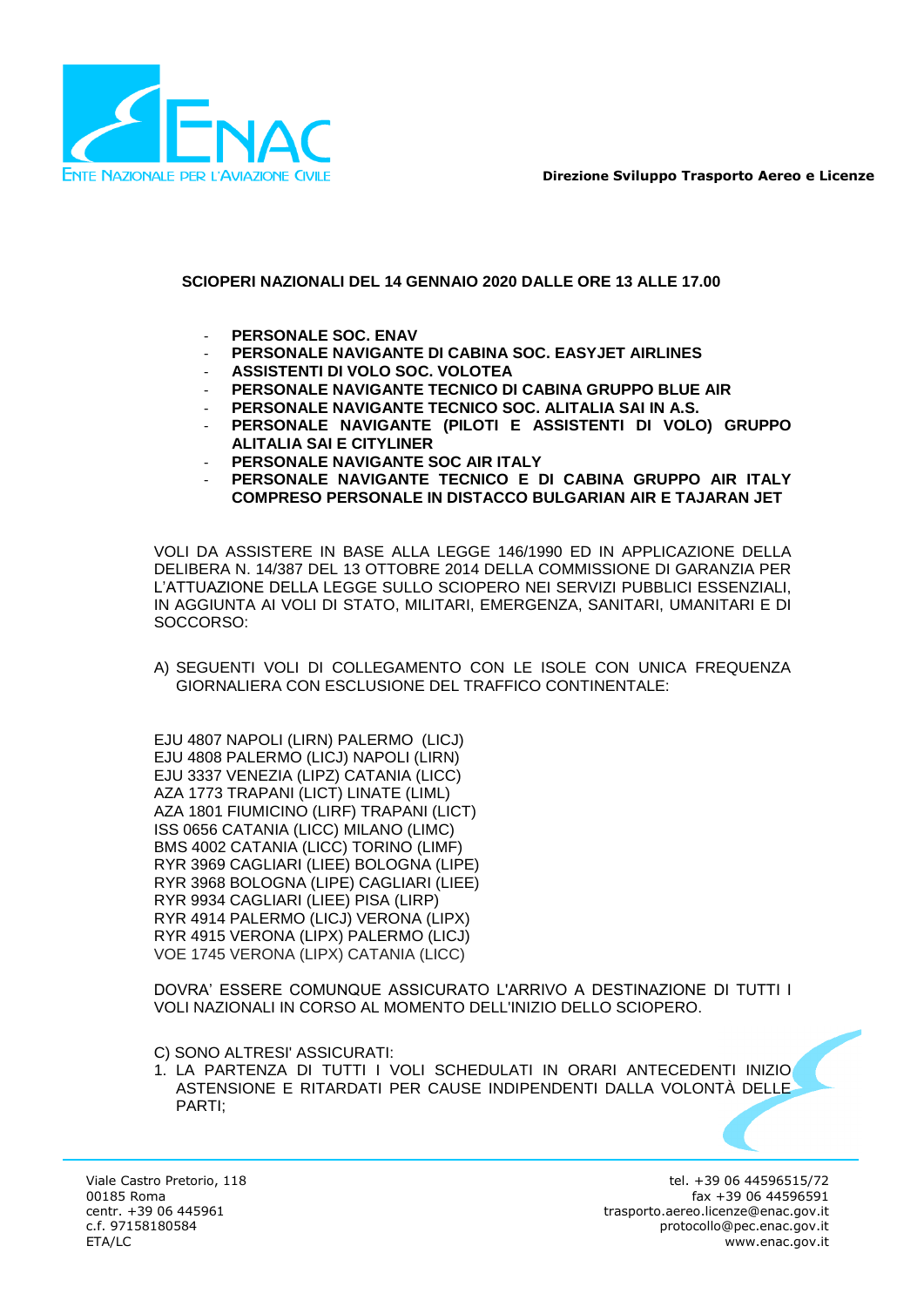

- 2. L'ARRIVO A DESTINAZIONE NEGLI AEROPORTI NAZIONALI DEI VOLI INTERNAZIONALI CON ORARIO STIMATO NON OLTRE TRENTA MINUTI PRIMI DALL'INIZIO DELLO SCIOPERO STESSO.
- D) VOLI INTERCONTINENTALI: TUTTI I COLLEGAMENTI INTERCONTINENTALI IN ARRIVO COMPRESI TRANSITI SU SCALI NAZIONALI NONCHÉ SEGUENTI VOLI INTERCONTINENTALI IN PARTENZA:

# **MEDIO ORIENTE**

MSR 792 FIUMICINO (LIRF) CAIRO (HECA) MEA 232 FIUMICINO (LIRF) BEIRUT (OLBA) AHY 036 MALPENSA (LIMC) BAKU (UBBB) RJA 102 FIUMICINO (LIRF) QUEEN ALIA (OJAI) IRA 750 MALPENSA (LIMC) TEHRAN (OIIE) KAC 166 FIUMICINO (LIRF) KUWAIT (OKBK) QTR 128 MALPENSA (LIMC) DOHA (OTHH) ETH 703 FIUMICINO (LIRF) ADDIS ABEBA (HAAB) OMA 144 MALPENSA (LIMC) MUSCAT SEEB (OOMS) UAE 098 FIUMICINO (LIRF) DUBAI (OMDB) ELY 386 FIUMICINO (LIRF) TEL AVIV (LLBG) ETD 84 FIUMICINO (LIRF) ABU DAHABI (OMAA) UAE 5RQ MALPENSA (LIMC) DUBAI (OMDB) UAE 136 VENEZIA (LIPZ) DUBAI (OMDB) UAE 094 BOLOGNA (LIPE) DUBAI (OMDB) AZA 812 FIUMICINO (LIRF) TELAVIV (LLBG) RYR 7090 FIUMICINO (LIRF) TEL AVIV (LLBG)

### **SUB AREA SUD EST ASIATICO**

CPA 234 MALPENSA (LIMC) HONG KONG (VHHH) AZA 770 FIUMICINO (LIRF) DELHI (VIDP) SIA 355 MALPENSA (LIMC) SINGAPORE (WSSS) NOS 978 MALPENSA (LIMC) NANCHANG (ZSCN) NOS 279 MALPENSA (LIMC) PHU QUOC VVPQ CSN 646 FIUMICINO (LIRF) WUHAN (ZHHH) CHH 7992 FIUMICINO (LIRF) CHONGQING (ZUCK) CCA 968 MALPENSA (LIMC) SHANGHAI (ZSPD) THY 1838 FIUMICINO (LIRF) SABIHA GÖKÇEN (SAW) PIA 734 MILANO MALPENSA (LIMC) PARIGI (LFPG) LAHORE (OPLA)

### **SUB AREA GIAPPONE E COREA**

AZA 784 FIUMICINO (LIRF) TOKYO NARITA (RJAA) AAR 562 FIUMICINO (LIRF) INCHEON (RKSI) ICV 8732 MALPENSA (LIMC) SEOUL (RKSI) KAL 932 FIUMICINO (LIRF) INCHEON (RKSI AFL 2419 FIUMICINO (LIRF) MOSCA (UUEE) SEUL (RKSI)